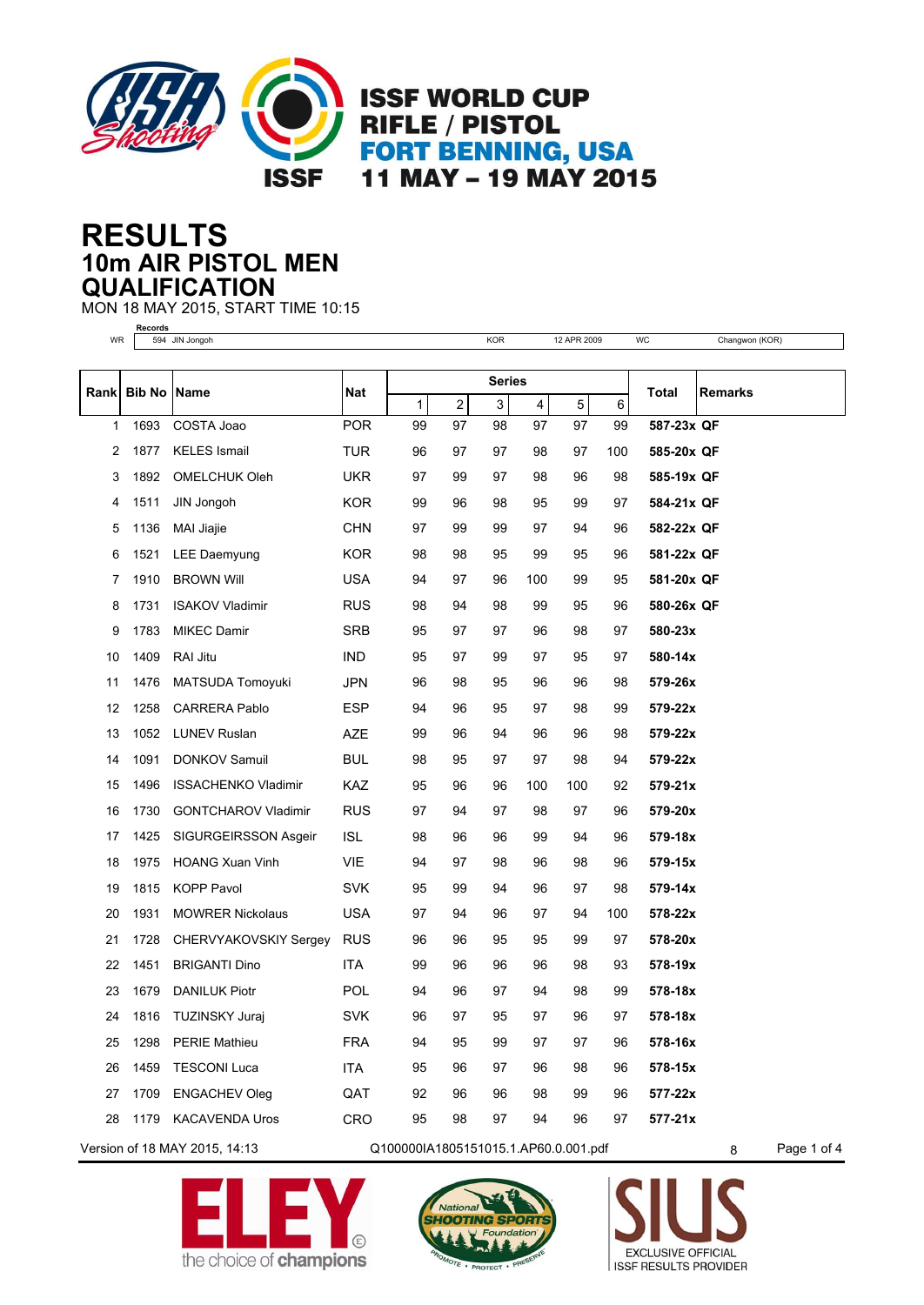|      | <b>Bib No Name</b> |                                    | Nat        |     |                | <b>Series</b> |    |     |    |                  |
|------|--------------------|------------------------------------|------------|-----|----------------|---------------|----|-----|----|------------------|
| Rank |                    |                                    |            | 1   | $\overline{c}$ | 3             | 4  | 5   | 6  | Total<br>Remarks |
| 29   | 1936               | SHI Jay                            | <b>USA</b> | 96  | 95             | 99            | 96 | 95  | 96 | 577-20x          |
| 30   | 1780               | <b>GRGIC Dimitrije</b>             | SRB        | 94  | 97             | 99            | 97 | 94  | 96 | 577-19x          |
| 31   | 1002               | <b>KUCANA Arben</b>                | ALB        | 96  | 95             | 97            | 95 | 97  | 97 | 577-18x          |
| 32   | 1142               | YANG Wei                           | <b>CHN</b> | 96  | 95             | 99            | 96 | 95  | 96 | 577-16x          |
| 33   | 1347               | <b>SCHWALD Michael</b>             | <b>GER</b> | 94  | 94             | 97            | 97 | 97  | 97 | 576-16x          |
| 34   | 1079               | ALMEIDA Julio                      | <b>BRA</b> | 97  | 98             | 93            | 97 | 95  | 95 | $575 - 21x$      |
| 35   | 1586               | <b>ENKHTAIVAN Davaakhuu</b>        | MGL        | 91  | 96             | 94            | 97 | 100 | 97 | 575-18x          |
| 36   | 1872               | ALIMOGLU Abdullah Omer             | TUR        | 99  | 94             | 95            | 98 | 93  | 96 | 575-18x          |
| 37   | 1753               | <b>GAI Bin</b>                     | SIN        | 96  | 95             | 94            | 95 | 97  | 98 | 575-16x          |
| 38   | 1450               | <b>BADARACCHI Mauro</b>            | ITA        | 98  | 97             | 92            | 97 | 95  | 96 | 575-14x          |
| 39   | 1527               | PARK Daehun                        | <b>KOR</b> | 97  | 95             | 96            | 97 | 94  | 95 | 574-20x          |
| 40   | 1196               | DUBOVY Jindrich                    | CZE        | 96  | 96             | 96            | 96 | 95  | 95 | 574-17x          |
| 41   | 1977               | NGUYEN HOANG Phuong                | VIE        | 94  | 97             | 94            | 95 | 95  | 99 | 574-16x          |
| 42   | 1502               | YUNUSMETOV Rashid                  | <b>KAZ</b> | 98  | 93             | 97            | 95 | 95  | 96 | 574-16x          |
| 43   | 1297               | <b>LAPEYRE Walter</b>              | <b>FRA</b> | 98  | 95             | 96            | 97 | 94  | 94 | 574-15x          |
| 44   | 1405               | NANJAPPA Prakash                   | IND        | 100 | 97             | 95            | 95 | 94  | 93 | 574-15x          |
| 45   | 1139               | <b>SUN Yang</b>                    | <b>CHN</b> | 96  | 95             | 96            | 93 | 96  | 98 | 574-13x          |
| 46   | 1346               | <b>SCHULTHEISS Christoph</b>       | <b>GER</b> | 91  | 94             | 99            | 96 | 96  | 98 | 574-11x          |
| 47   | 1878               | <b>KESKIN Yavuz</b>                | <b>TUR</b> | 94  | 96             | 96            | 97 | 95  | 95 | 573-17x          |
| 48   | 1073               | <b>KNIJNENBURG Rudolf</b>          | <b>BOL</b> | 95  | 91             | 98            | 96 | 96  | 97 | 573-16x          |
| 49   | 1084               | WU Felipe Almeida                  | BRA        | 97  | 97             | 98            | 98 | 94  | 89 | 573-16x          |
| 50   | 1978               | <b>TRAN Quoc Cuong</b>             | VIE        | 94  | 98             | 94            | 96 | 96  | 94 | 572-22x          |
| 51   | 1887               | <b>BANKIN Viktor</b>               | <b>UKR</b> | 96  | 96             | 93            | 94 | 96  | 97 | $572 - 21x$      |
| 52   | 1471               | <b>HORIMIZU Kojiro</b>             | <b>JPN</b> | 97  | 93             | 97            | 94 | 97  | 94 | 572-17x          |
| 53   |                    | 1345 SCHMIDT Florian               | <b>GER</b> | 94  | 95             | 98            | 95 | 94  | 96 | 572-14x          |
| 54   |                    | 1845 KUO Kuan-Ting                 | <b>TPE</b> | 97  | 94             | 96            | 95 | 94  | 95 | 571-17x          |
| 55   | 1756               | <b>LIM Swee Hon</b>                | SIN        | 95  | 91             | 94            | 97 | 97  | 97 | 571-16x          |
| 56   | 1841               | CHANG Lu                           | <b>TPE</b> | 94  | 93             | 97            | 99 | 93  | 95 | 571-15x          |
| 57   | 1231               | POZO NEIRA Fernando<br>Esteban     | ECU        | 93  | 96             | 96            | 96 | 96  | 93 | 570-20x          |
| 58   | 1497               | <b>KLIMOV Yegor</b>                | KAZ        | 93  | 97             | 95            | 94 | 95  | 96 | 570-15x          |
| 59   | 1717               | ION Stefan Rares                   | <b>ROU</b> | 95  | 94             | 97            | 94 | 93  | 97 | 570-13x          |
| 60   | 1847               | LIAO Chi Ming                      | <b>TPE</b> | 95  | 96             | 94            | 95 | 96  | 94 | 570-10x          |
| 61   | 1686               | WAWRZONOWSKI Tomasz                | <b>POL</b> | 92  | 96             | 92            | 96 | 97  | 96 | 569-14x          |
| 62   | 1760               | POH Lip Meng                       | SIN        | 96  | 95             | 94            | 94 | 97  | 93 | 569-12x          |
| 63   | 1480               | <b>NAKASHIGE Masaru</b>            | <b>JPN</b> | 92  | 93             | 94            | 97 | 97  | 96 | 569-10x          |
| 64   | 1562               | <b>GUTIERREZ GONZALEZ</b><br>Mario | MEX        | 94  | 94             | 97            | 98 | 93  | 92 | 568-17x          |
| 65   | 1162               | PERALTA ENCISO Alex<br>Fernan      | COL        | 94  | 94             | 95            | 97 | 95  | 93 | 568-13x          |
| 66   | 1614               | <b>BUNES Morgan</b>                | <b>NOR</b> | 96  | 94             | 96            | 94 | 94  | 94 | 568-12x          |

Version of 18 MAY 2015, 14:13 Q100000IA1805151015.1.AP60.0.001.pdf 8 Page 2 of 4





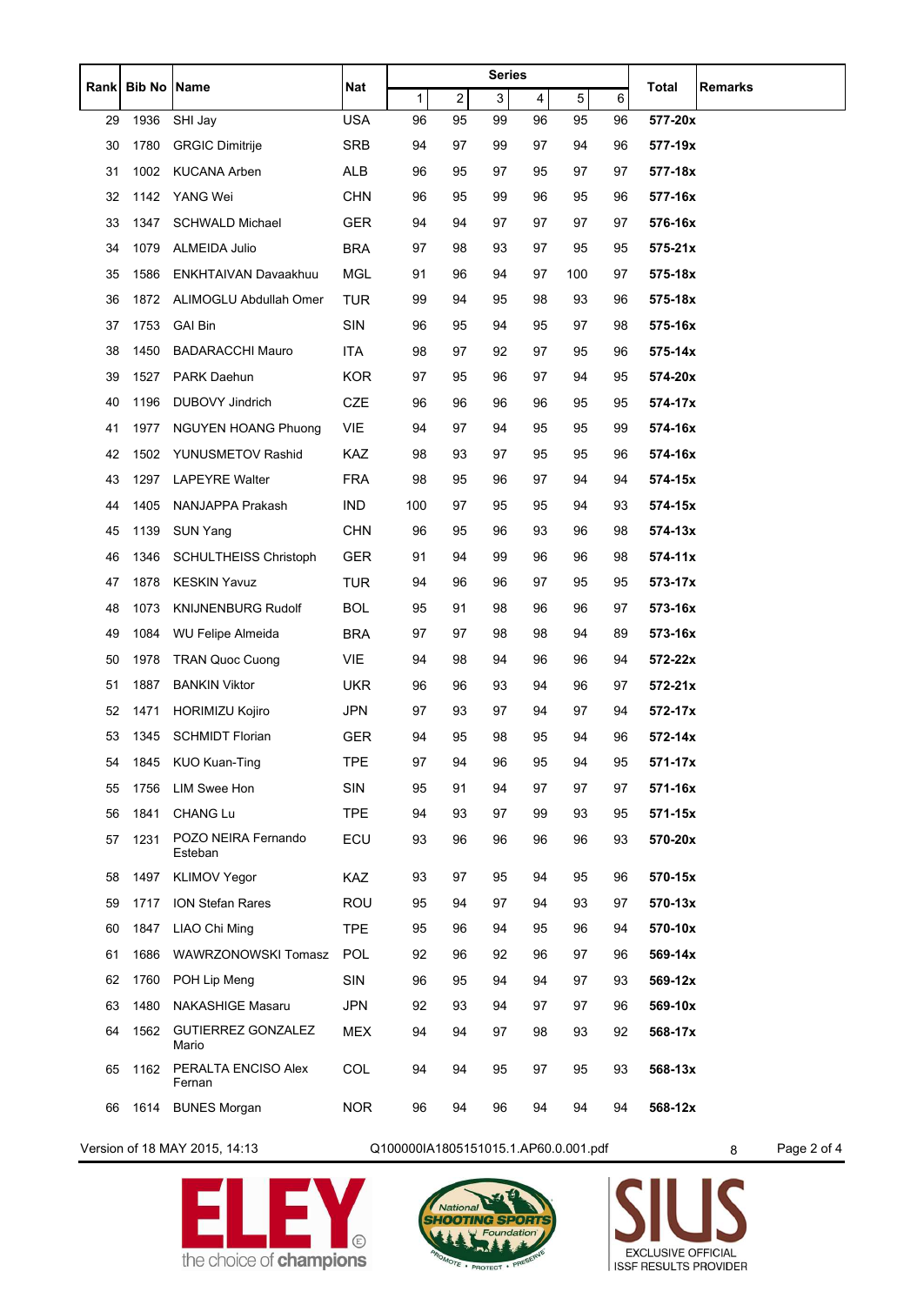|      | <b>Bib No</b> | <b>Name</b>                                      | Nat        |    |    | Series |    |    |    |             |            |
|------|---------------|--------------------------------------------------|------------|----|----|--------|----|----|----|-------------|------------|
| Rank |               |                                                  |            | 1  | 2  | 3      | 4  | 5  | 6  | Total       | Remarks    |
| 67   | 1384          | <b>TATRAI Miklos</b>                             | <b>HUN</b> | 93 | 94 | 97     | 93 | 98 | 93 | 568-10x     |            |
| 68   | 1118          | <b>SANCHEZ Manuel</b>                            | <b>CHI</b> | 93 | 94 | 93     | 94 | 98 | 95 | 567-14x     |            |
| 69   | 1249          | PIMENTEL PERDOMO Jorge ESA                       |            | 93 | 94 | 96     | 93 | 94 | 97 | 567-11x     |            |
| 70   | 1021          | LOBO Sebastian                                   | ARG        | 94 | 95 | 94     | 93 | 94 | 96 | 566-16x     |            |
| 71   | 1663          | <b>CARRILLO Marko</b>                            | <b>PER</b> | 92 | 96 | 96     | 94 | 93 | 95 | 566-15x     |            |
| 72   | 1959          | <b>CENTENO Edilio</b>                            | <b>VEN</b> | 92 | 94 | 92     | 94 | 98 | 96 | 566-13x     |            |
| 73   | 1000          | <b>CERINA Arben</b>                              | <b>ALB</b> | 94 | 96 | 91     | 97 | 93 | 94 | 565-12x     |            |
| 74   | 1592          | <b>OYUN Tuguldur</b>                             | <b>MGL</b> | 92 | 93 | 95     | 96 | 98 | 91 | 565-11x     |            |
| 75   | 1656          | MUNOZ HIDALGO David                              | <b>PAN</b> | 90 | 91 | 93     | 97 | 99 | 94 | 564-14x     |            |
| 76   | 1355          | <b>GAMPIERAKIS Georgios</b>                      | <b>GRE</b> | 95 | 96 | 93     | 96 | 90 | 94 | 564-12x     |            |
| 77   | 1566          | <b>MORALES Maurilio</b>                          | <b>MEX</b> | 92 | 95 | 95     | 94 | 96 | 92 | 564-11x     |            |
| 78   | 1795          | SENANAYAKE Edirisinghe                           | SRI        | 96 | 93 | 93     | 92 | 93 | 97 | 564-10x     |            |
| 79   | 1311          | <b>CALLAGHAN Kristian Michael GBR</b><br>Smeeton |            | 93 | 93 | 94     | 94 | 95 | 95 | 564-10x     |            |
| 80   | 1684          | PALAMARZ Tomasz                                  | <b>POL</b> | 92 | 94 | 92     | 94 | 95 | 96 | 563-15x     |            |
| 81   | 1288          | <b>ADAMUS Antoine</b>                            | <b>FRA</b> | 94 | 94 | 94     | 89 | 97 | 95 | 563-14x     |            |
| 82   | 1228          | MUNOZ CHOEZ Anthony                              | ECU        | 92 | 95 | 94     | 95 | 93 | 94 | 563-13x     |            |
| 83   | 1700          | <b>GONZALEZ RIVERA</b><br>Giovanni               | <b>PUR</b> | 96 | 94 | 94     | 94 | 92 | 93 | 563-9x      |            |
| 84   | 1637          | AL ABRI Ismail                                   | OMA        | 91 | 93 | 95     | 96 | 93 | 94 | 562-14x     |            |
| 85   | 1364          | CRUZ LEMUS Romeo<br>Maximiliano                  | <b>GUA</b> | 92 | 96 | 96     | 94 | 92 | 92 | 562-13x     |            |
| 86   | 1957          | <b>BEUVRIN Felipe</b>                            | <b>VEN</b> | 95 | 94 | 95     | 94 | 92 | 92 | 562-10x     |            |
| 87   | 1325          | KADAGIDZE Levan                                  | GEO        | 96 | 92 | 93     | 94 | 91 | 96 | 562-9x      |            |
| 88   | 1662          | <b>ARNAEZ Enrique</b>                            | <b>PER</b> | 92 | 96 | 89     | 96 | 92 | 96 | 561-17x     |            |
| 89   | 1862          | <b>DANIEL Roger</b>                              | <b>TTO</b> | 91 | 97 | 93     | 92 | 91 | 95 | 559-12x     |            |
| 90   | 1575          | <b>VELEZ Emilio</b>                              | <b>MEX</b> | 91 | 95 | 91     | 94 | 91 | 96 | 558-12x     |            |
| 91   | 1418          | SINGH Gurpreet                                   | <b>IND</b> | 92 | 95 | 92     | 89 | 96 | 93 | 557-11x     |            |
| 92   | 1245          | <b>BARAHONA Hermes</b>                           | <b>ESA</b> | 93 | 93 | 93     | 93 | 94 | 83 | 549-10x A 2 |            |
| 93   | 1540          | ALOTAIBI Abdullah Hajed                          | <b>KSA</b> | 91 | 92 | 91     | 87 | 94 | 94 | 549- 7x     |            |
| 94   | 1640          | AL HASANI Said                                   | <b>OMA</b> | 87 | 96 | 92     | 92 | 92 | 88 | 547-8x      |            |
| 95   | 1702          | RIVERA SILVA Ismael                              | <b>PUR</b> | 86 | 87 | 90     | 86 | 84 | 90 | $523 - 3x$  |            |
|      | 1539          | ALHILALI Mohammed Fahad KSA                      |            |    |    |        |    |    |    |             | DNS        |
|      | 1861          | <b>ALLEN Rhodney</b>                             | <b>TTO</b> |    |    |        |    |    |    |             | <b>DNS</b> |
|      | 1272          | <b>OLESK Peeter</b>                              | EST        |    |    |        |    |    |    |             | <b>DNS</b> |
|      |               |                                                  |            |    |    |        |    |    |    |             |            |



Version of 18 MAY 2015, 14:13 Q100000IA1805151015.1.AP60.0.001.pdf 86F7 8 Page 3 of 4



EXCLUSIVE OFFICIAL<br>ISSF RESULTS PROVIDER